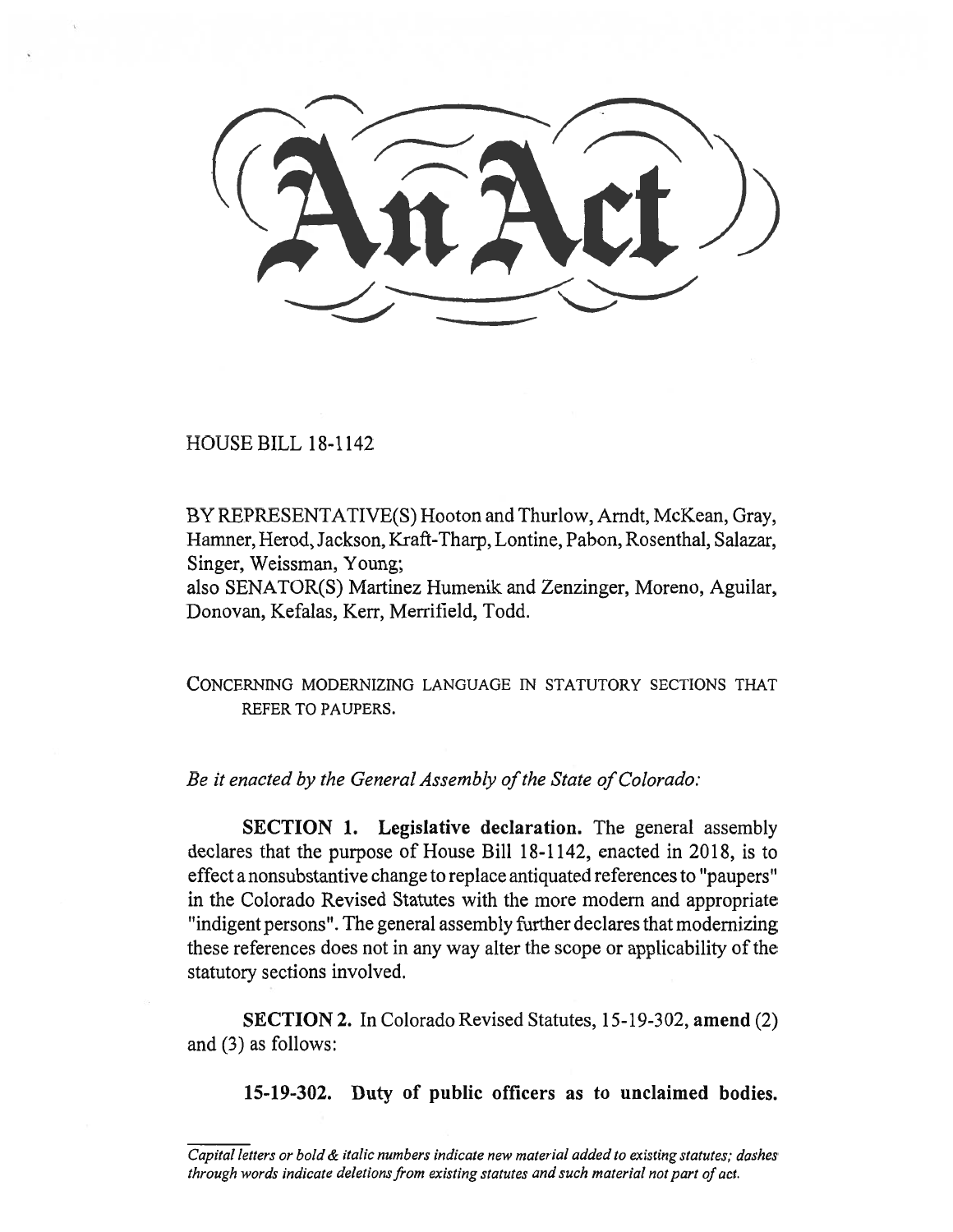(2)  $Suchmotics$  NOTICE shall be given to the anatomical board in all cases, but no such THE body shall MUST NOT be delivered if any relative, by blood or marriage, shall HAS previously claim CLAIMED the body for burial at the expense of the relative, but IN WHICH CASE the body shall MUST be surrendered to the claimant for interment. nor shall any such FURTHER, THE body MUST NOT be delivered if any representative of a fraternal society of which the deceased was a member, or a representative of any charitable organization, or if any friend of the deceased shall claim INDIGENT PERSON CLAIMS the body for burial prior to delivery to the board, WITH the burial to be at the expense of the fraternal society, charitable organization, or friend. In the case of death of any person whose body is required to be buried at public expense and the duly authorized officer or agent of the anatomical board deems the body unfit for anatomical purposes, he or she shall notify the board of county commissioners or such other agency as may be in charge of the county paupers of INDIGENT PERSONS IN the county in which the person dies, in writing, and the board of county commissioners or other agency shall direct some A person to take charge of the body of the deceased indigent person, and cause it to be buried, and draw warrants upon the treasurer of the county for the payment of such expenses.

(3) No Warrants for the payment of the expenses of the burial of any person whose body is required to be buried at public expense shall MUST NOT be drawn or paid except upon the certificate of the duly authorized officer or agent of the anatomical board to the effect that the unclaimed body is unfit for anatomical purposes by reason of DUE TO decomposition or contagious disease, and that the provisions of this part 3 have been complied with. If, through the failure of any person to deliver the body of a deceased indigent PERSON as required by this part 3, the unclaimed body becomes IS unfit for anatomical purposes, and is so certified AS UNFIT by the duly authorized officer or agent of the anatomical board, the body shall MUST be buried in accordance with the provisions of this part 3, and the person so failing WHO FAILED to deliver the unclaimed body shall pay to the county treasurer the expense so EXPENSES incurred. Upon the refusal or failure of the person, on demand, to pay the expense EXPENSES, the board of county commissioners, or such other agency as may be in charge of the tounty paupers INDIGENT PERSONS IN THE COUNTY, may bring suit to recover the expenses, and the same EXPENSES may be recovered as debts of like amount are collectible by law.

SECTION 3. In Colorado Revised Statutes, amend 25-3-309 as

## PAGE 2-HOUSE BILL 18-1142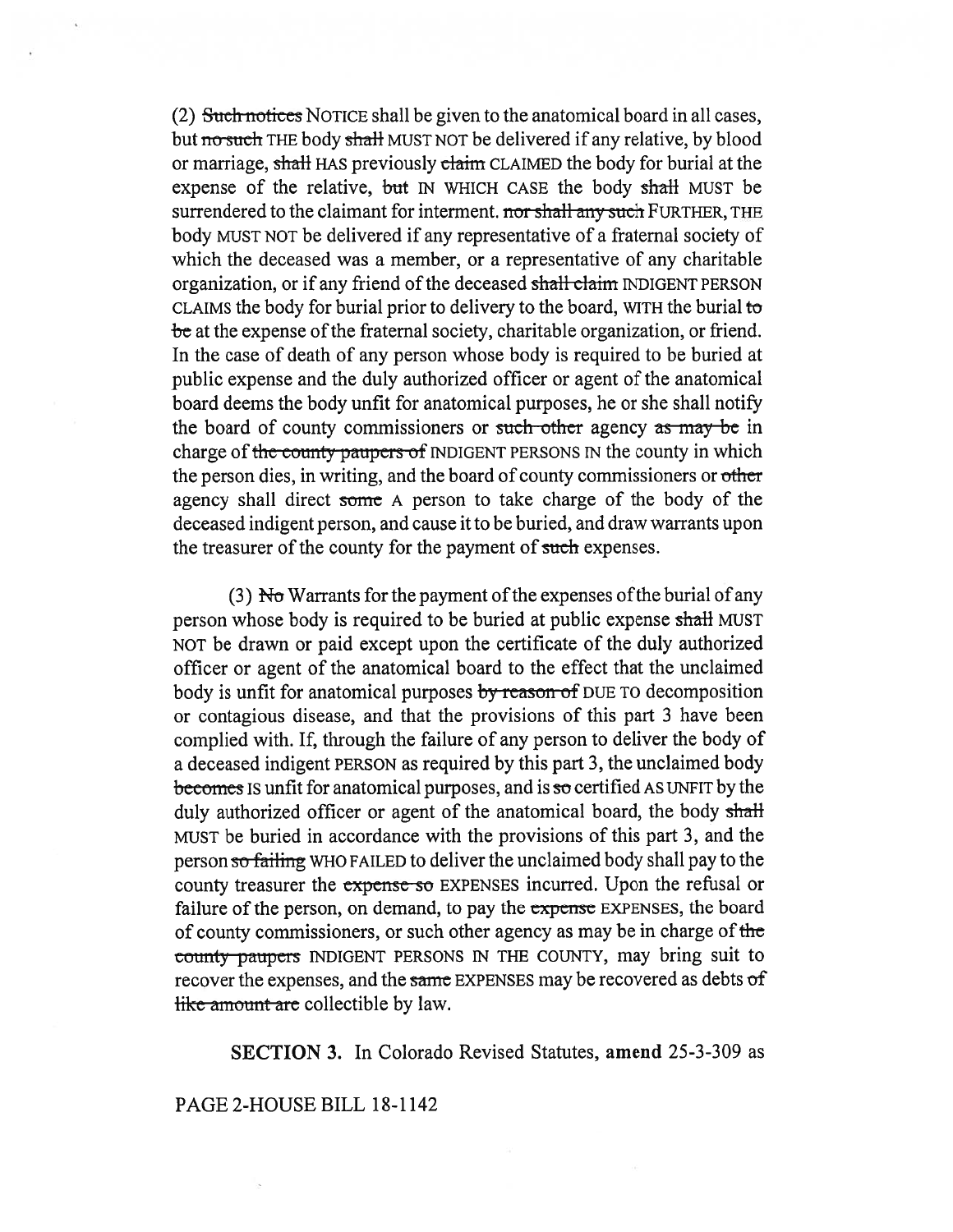follows:

25-3-309. Hospital fees. Every hospital established under this part 3 shall be IS for the benefit of the inhabitants of such THE county and of any person falling sick or being WHO IS injured or maimed within its limits. Every inhabitant or person who is not  $\alpha$  pauper INDIGENT shall pay to the board of public hospital trustees or such TO THE officer as it shall designate DESIGNATES for such THE county public hospital a reasonable compensation for occupancy, nursing, laboratories, care, medicine, or attendants according to the rules and regulations prescribed by said THE board in order to render the use of said THE hospital of the greatest benefit to the greatest number.

**SECTION 4.** In Colorado Revised Statutes, 28-5-502, **amend** (2) as follows:

28-5-502. Interment of deceased veterans. (2) Such Burial shall MUST not be made in that portion of any A cemetery or burial ground used exclusively for the burial of the pauper dead DECEASED INDIGENT PERSONS. Each county, by resolution of its board of county commissioners, shall establish the maximum expense to the county for each burial, exclusive of any federal funds provided for such purposes. In case the deceased VETERAN has relatives or friends who desire to conduct the funeral services, they shall be permitted to do so, and the expenses shall be paid as provided in this section.

**SECTION 5. Act subject to petition - effective date.** This act takes effect at 12:01 a.m. on the day following the expiration of the ninety-day period after final adjournment of the general assembly (August 8, 2018, if adjournment sine die is on May 9, 2018); except that, if a referendum petition is filed pursuant to section 1 (3) of article V of the state constitution against this act or an item, section, or part of this act within such period, then the act, item, section, or part will not take effect unless

## PAGE 3-HOUSE BILL 18-1142